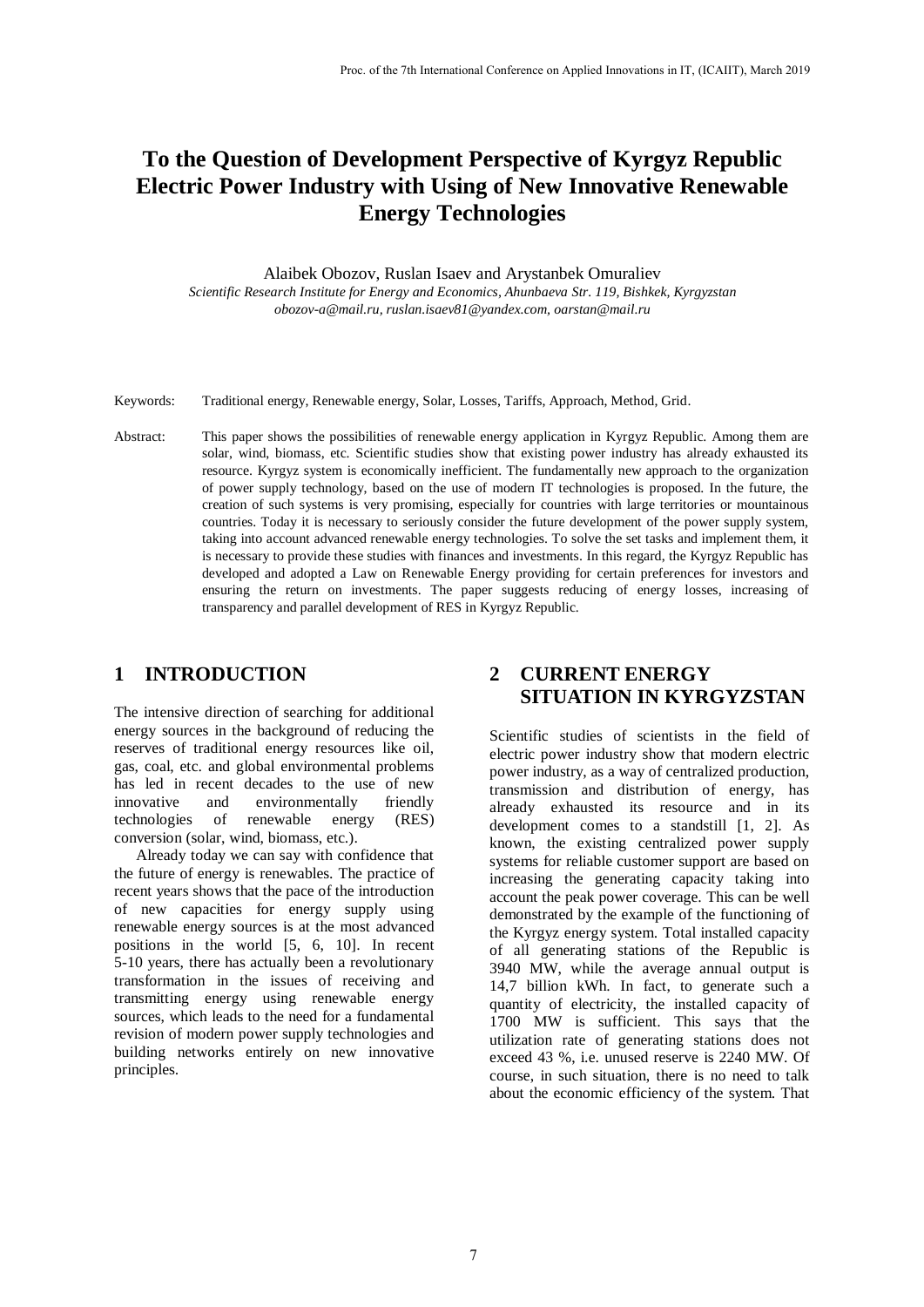is, such a system is not consistent already in the near future.

Of course, with all this we must not forget that this is due to the need to ensure the reliability of the supply of electricity to the consumer. So the seasonal change in electricity consumption in some years exceeded 2 or more times [7, 9]. The main electricity generation in the Republic is mainly carried out at the expense of hydropower stations, and their mode of operation is closely related to water resources, and they, in turn, are related to the provision of agricultural land with water, not only our Republic, but also neighboring countries like Uzbekistan and Kazakhstan. With this in mind, the functioning of the existing power supply system of the Republic is experiencing even greater difficulties. From this we can conclude about the need to find new ways to provide consumers with electricity, eliminating the shortcomings of the existing system.

# **3 SMART GRID APPROACH**

In recent years, the so-called smart micro grid systems have been actively developing in the world. This is a fundamentally new approach to the organization of power supply technology, based on the use of modern IT technologies using selfrestoring smart grids, built not on increasing capacity, but directly on supplying the consumer with the necessary electrical energy. The construction of such systems has become possible due to the development of renewable energy technologies that ensure the most efficient operation of the electrical network with distributed parameters. It is a network with small generating capacities, interconnected to local and centralized networks, providing not only production, but also energy consumption. Moreover, the whole system is connected into a single intellectual, selforganizing and controlled network, providing the most efficient and reliable supply of electricity to the consumer. Such a system ensures maximum utilization of generating stations, due to minimum distances for energy transmission, minimizes technological and technical losses in grid, ensures the most efficient and optimal system operation due to the presence of consumer and producer feedback, through the use of computer control software and modern adaptive monitoringmeasuring equipment equipped with elements of artificial intelligence.

In the future, the creation of such systems is very promising, especially for countries with large territories or mountainous countries, where there is a rather low density of consumers. The location of consumers in remote foothill and mountainous areas, where their provision of electricity by building traditional power lines is an unjustified luxury.

The Kyrgyz Republic is related to such type of mountainous country. Therefore, today it is necessary to seriously consider the future development of the power supply system, taking into account advanced renewable energy technologies.

Elements of such "Smart Grid" systems are already piloted in practice in the USA, Japan, Western Europe and other developed countries [1, 3]. The use of power supply technologies with the use of renewable energy allows to take into account the daily load of each individual consumer, up to the individual appliance, which provides a more efficient power supply. Here, the criterion of reliability is not the input power, but the total daily need for electricity.

Such systems provide a balance between production and energy consumption by virtue of the above structural control of the system in automatic mode. It should be noted that the synchronization system of generating devices of different types by their nature is being simultaneously solved. That is, it is possible to simultaneously connect to work as solar installations, micro hydro, wind turbines or other generating devices [1, 2, 4].

The presence of low density of electricity consumers, territorial dispersion, economic inefficiency of providing them with electricity, by laying lines of electric transmissions, especially in the foothill and mountainous terrain of our Republic, makes it very relevant to conduct scientific research in this area and develop practical recommendations for building the development strategy of the Republic's fuel and energy sector.

In addition to the above objective reasons for the development of the use of renewable energy in the Republic there is another reason. This is nonproper extraction of traditional energy resources like coal, oil, gas, which we are forced to import from other countries for currency. Kyrgyzstan is rich in RES resources [8], whose potential is able to provide more than 50 % of the country's energy needs in the fuel and energy sector. The accumulated practical experience of using these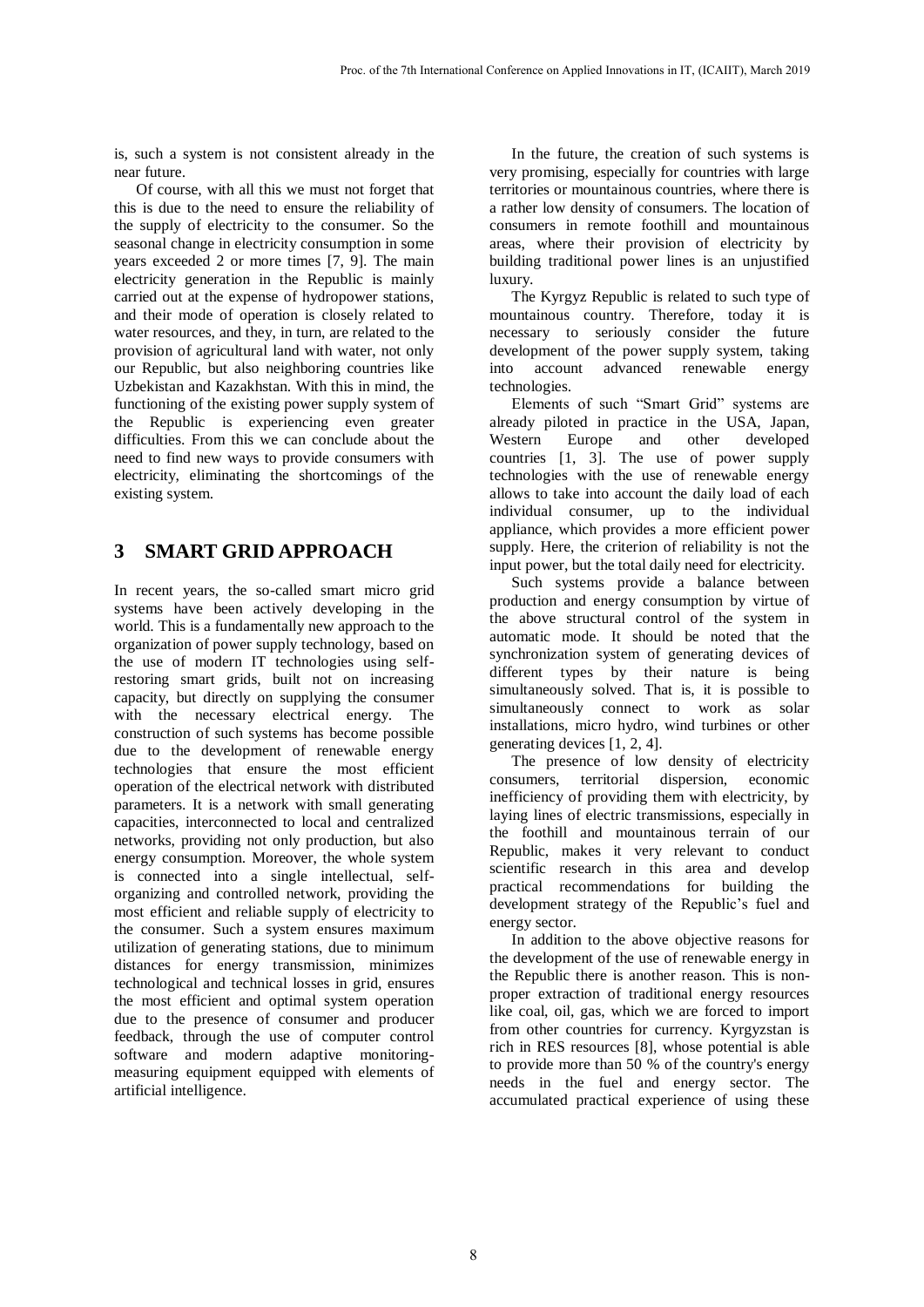energy sources shows that the solar installations, the energy of small mountain streams, and the energy of biomass, wind power and others can be used quite effectively in the Republic to obtain both thermal and electrical energy [8].

However, it should be said that for a successful integrated solution to the problem of power supply, the availability of new technical solutions and the introduction of new innovative technologies that use the most advanced IT technologies and automatic control systems are not enough. As modern practice shows, these are necessary but not sufficient conditions. To solve the set tasks and implement them, it is necessary to provide these studies with finances and investments.

## **4 REDUCTION OF LOSSES**

Today in the world there are a lot of financial institutions, various funds of public associations, government agencies, large corporations ready to invest in promising renewable energy projects. But they all want one - guarantee return on investment and the availability of relevant legislation in the country.

In this regard, the Kyrgyz Republic has developed and adopted a Law on Renewable Energy (2012) providing for certain preferences for investors and ensuring the return on investments [11].

Unfortunately, practically adopted law did not work. Over the past 7 years, not a single project in the field of renewable energy with the attraction of foreign investors has been implemented. As a pilot project, only the Small Hydropower Project implemented by a local entrepreneur was implemented. But unfortunately, this experience was not successful. So when concluding an agreement between a supplier and a distribution energy company, there were disagreements related to the payment of the difference in the cost of electricity to the supplier.

Energy companies spoke in favor of the impossibility of financially covering this difference at the expense of their activities and initiated in the Parliament of the Kyrgyz Republic a review of the Law on Renewable Energy Sources and the establishment of other incentive coefficients.

As practice has shown, despite the rather high stimulating factors adopted in the Law on Renewable Energy (for solar photovoltaic stations the multiplying factor was assumed to be 6), no investor was involved in the implementation of the project on renewable energy in the past period. This suggests that the coefficients in and of themselves do absolutely nothing and their changes, provided for in the new law in the direction of decreasing, absolutely will not change anything. Apparently the reason is still in the other. If we put aside all the technical issues, the lack of regulatory and technical documentation for connecting renewable energy generating stations to centralized networks, the lack of mechanisms for compensating the difference in electricity tariffs, etc., then we can see other more weighty reasons that exist in the existing system functioning of the Republic's fuel and energy complex, hindering the successful attraction of investments in energy projects of renewable energy sources. It is clear that one of the main reasons why investments in the energy sector are not attractive is low electricity tariffs.

The second reason is the low efficiency of the fuel and energy complex. Previously, we showed that the existing system, due to the prevailing circumstances and the existing technological scheme, provides only 43 % of the workload of generating stations, i.e. more than 50 % of the equipment is practically idle and does not bring any benefit.

Finally, it is quite a high losses of electricity for its transportation and distribution. In Figure 1 the diagrams of electrical losses in Kyrgyzstan are compared with other foreign countries are provided.



Figure 1: Diagrams of power losses.

As you can see, the percentage of losses is quite high and this is the Achilles heel, which radically negates the efficiency of the power supply system and the impossibility of its independent recovery from this situation.

Let us try to assess how this factor affects the attraction of foreign investments and why the position of electric companies is against introducing multiplying factors into the law. To do this, consider the current situation in the energy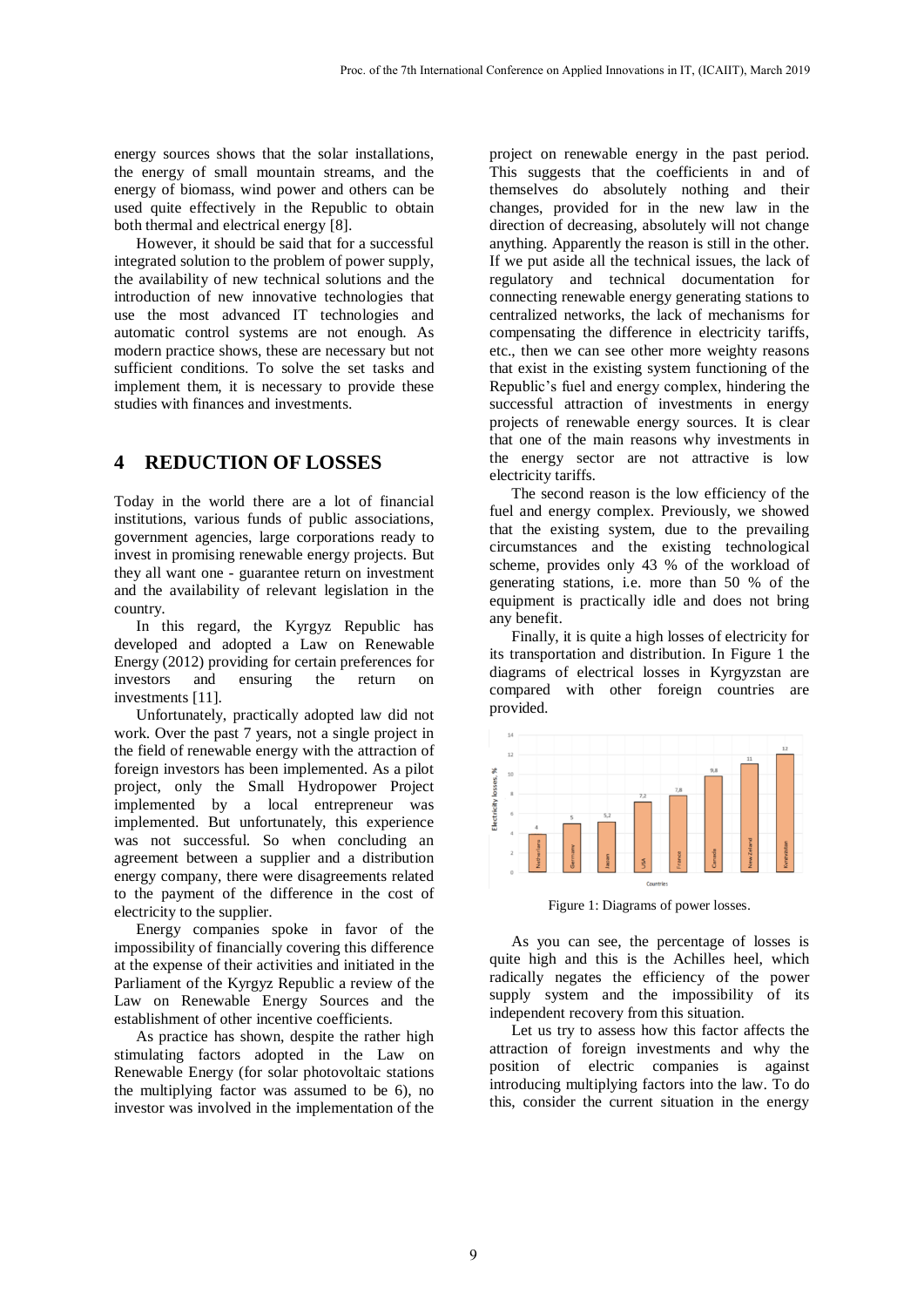sector and analyze the objectivity of the approval of energy companies about the impossibility, with electricity tariffs, to repay the difference in the cost of electricity generated stations operating on renewable energy. If you follow the chronology of increasing the capacity of power plants in the Republic (Table 1), you can see that in almost 100 years from 1919 to 2019, the total capacity reached 3940 MW.

Table 1: The chronology of increasing the capacity of power plants in the Republic.

| Years | Cap. (MW) |
|-------|-----------|
| 1917  | 0,485     |
| 1941  | 19,6      |
| 1951  | 61,9      |
| 1961  | 261,794   |
| 1971  | 908,149   |
| 1981  | 2770,65   |
| 1991  | 3075,65   |
| 2001  | 3315,65   |
| 2017  | 3940      |

And the most active period was the time interval from 1970 to 1991, i.e. during the period of the Republic in the USSR. Moreover, for these 21 years, the capacity was put into operation at almost 2,5 thousand MW, which is more than 62 % of the total installed capacity today. During the years of independent existence of Kyrgyzstan as a sovereign state (27 years), only 18 % of the total installed capacity was introduced, which is only 813 MW. What it says is that the pace of introduction of new capacities has decreased significantly and the reasons for this are the previously listed factors, including the fact that this industry is not attractive to investors. What can we say about the pace of implementation in the fuel and energy complex of new innovative technologies for the use of renewable energy? Earlier, we showed that during the whole period of existence of independent Kyrgyzstan, not a single industrially significant project on RES, and even when the law on RES was adopted, the situation has not changed.

Suppose that the pace of implementation of additional capacity will remain the same as over the past 27 years. Assume the growth of these capacities will be at the expense of the introduction of traditional generating stations and stations operating on renewable energy sources (20 %) Then you can easily calculate that on average about 30 MW of total capacity should be entered annually, of which the capacity of RES stations

will be 6 MW. We intend to adopt an overestimated 20 % share of electricity generation at renewable energy stations, in order to further more clearly show the inconsistency of the assertion that it is impossible to cover the difference in tariffs of traditional stations with renewable energy stations. Actually, of course, given the experience of introducing renewable energy in recent years, most likely these values of the commissioned annual capacity of renewable energy stations will be significantly lower.

Based on the assumptions made, we will calculate the possible generation of annual electrical energy when the solar power is set to 1 MW and then we will determine it by simple multiplication for a power of 6 MW.

Determine what percentage of the total annual output will be the production of PV station with a capacity of 6 MW with (1). It is known that the average annual duration of sunshine in the Republic varies between 2800 hours a year. Then PV station at the rate of 1 MW will generate

 $Q = N<sub>\tau</sub> = 1 \cdot 2800 = 2800$  MWh (1) For a power of 6 MW 16800 MWh respectively.

Of the total annual output of the fuel and energy complex 14,7 billion kWh the share of PV station output with a capacity of 1 MWh will be in percent 0,02 %, for 6 MW respectively 0,12%.

We have previously shown that, on average, in the Republic, the loss of electric energy in the networks is 12 %. Let's calculate how much electricity and money the energy companies lose as a result of this, if we take into account that the annual production of electricity amounts to 14,7 billion kWh, the calculations will be carried out with the established tariffs for electricity energy of 0,77; 2,16; 2,24 KG soms per kWh In this assessment, no division was made into categories of consumers paying for different tariffs, the calculation was made in the offer, when all consumers pay for different tariffs. This approach allows you to make a qualitative assessment of the potential losses of electricity and losses of income of energy companies, depending on the % of the existing electrical losses in the networks.

Table 2 shows the results of the calculations made.

The corresponding designations of the columns of the above-stated table means.

1 - Indicators of electrical losses in percent;

2 - The corresponding annual energy losses at various percentages, bln. kWh;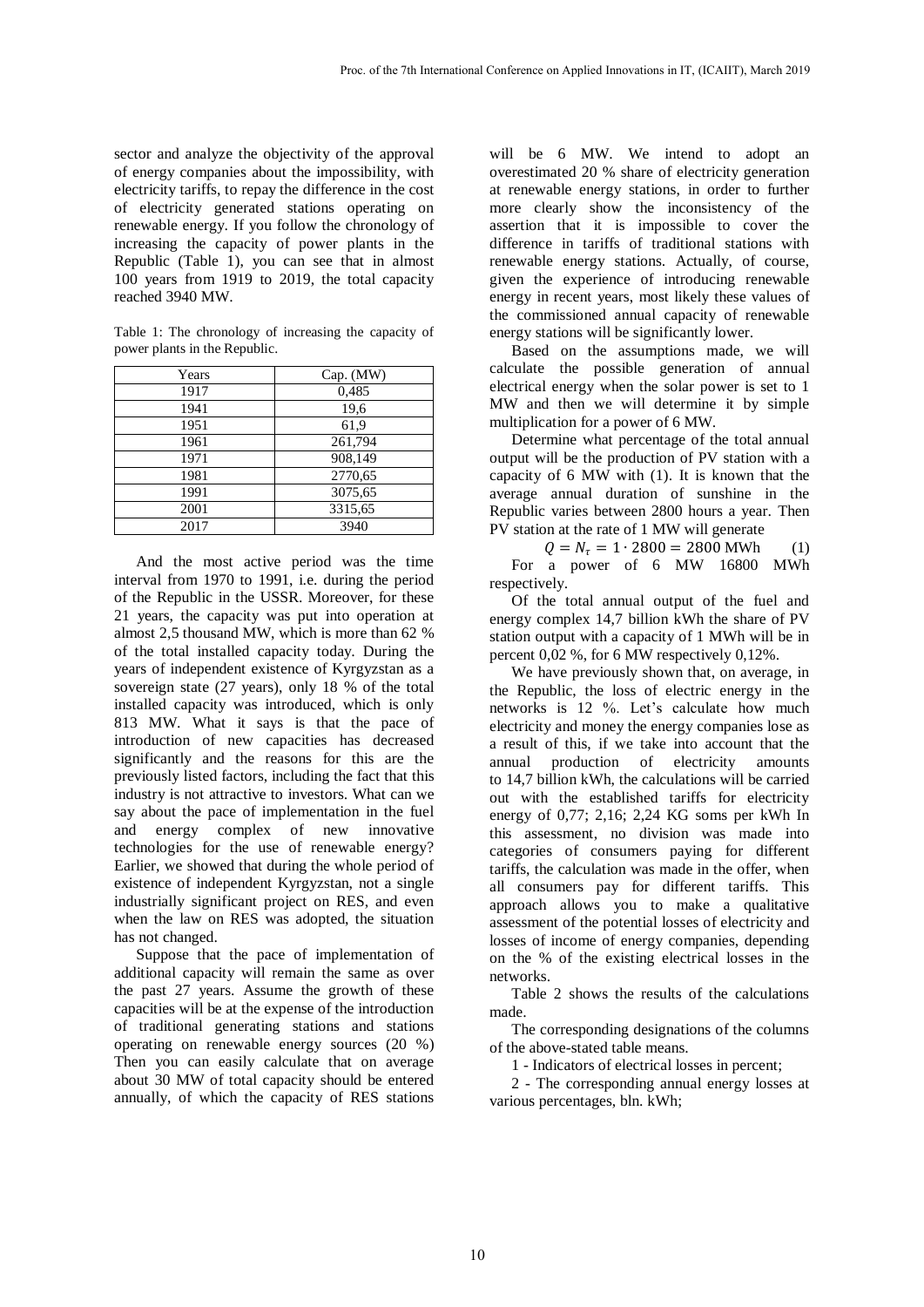3, 4, 5 - Average annual losses of the electric power complex of the Republic, expressed in million soms with corresponding electricity tariffs of 0,77 soms; 2,16 som; 2,24 som. In other words, how many electric companies annually lose financial resources due to losses in the networks;

6 - This column shows what percentage of the corresponding total losses of the fuel and energy sector of the country is at a loss of 1 MW of installed PV power and 6 MW respectively (column 7).

Table 2. The results of calculations of losses of electricity and incomes of energy companies depending on the losses of electricity in networks.

| Loss<br>perc. | Electricit<br>y losses.<br>billion | Financial losses of<br>companies, mln soms |      |      | Percentage of<br>losses |      |
|---------------|------------------------------------|--------------------------------------------|------|------|-------------------------|------|
| $\%$          | kWh                                | 0,77                                       | 2,16 | 2,24 | At 1                    | At 6 |
|               |                                    | som                                        | som  | som  | MW                      | МW   |
| 1             | 2                                  | 3                                          | 4    | 5    | 6                       | 7    |
| 1             | 0.147                              | 113                                        | 317  | 329  | 2,08                    | 11,5 |
| 2             | 0,294                              | 226                                        | 635  | 658  | 1,02                    | 5,7  |
| 3             | 0.441                              | 339                                        | 952  | 987  | 0.68                    | 3,8  |
| 4             | 0,588                              | 452                                        | 1264 | 1316 | 0.51                    | 2,85 |
| 5             | 0,735                              | 565                                        | 1586 | 1645 | 0.41                    | 2,28 |
| 6             | 0,882                              | 678                                        | 1903 | 1974 | 0.34                    | 1,9  |
| 7             | 1,029                              | 791                                        | 2220 | 2303 | 0.29                    | 1,6  |
| 8             | 1,176                              | 9,04                                       | 2537 | 2632 | 0.25                    | 1,42 |
| 9             | 1,323                              | 1017                                       | 2854 | 2961 | 0.22                    | 1,26 |
| 10            | 1,47                               | 1130                                       | 3171 | 3290 | 0.20                    | 1,14 |
| 11            | 1,617                              | 1243                                       | 3488 | 3619 | 0.18                    | 1,03 |
| 12            | 1.764                              | 1356                                       | 3805 | 3948 | 0,17                    | 0.95 |

The data in Table 1 represented in the form of the corresponding diagrams (Fig. 2) and (Fig. 3).



Figure 2: Diagrams of changes from different percentages.

From the obtained diagram it can be seen that the dependence of electric power losses in networks linearly depends on its percentage value.

Moreover, the intensity of losses is the higher, the greater the generation of electricity, i.e. in the zone where  $Q_2 > Q_1 > Q_{\text{o}calc}$  losses will grow more intensively than in the zone where  $Q_{\text{o}calc} > Q_1' > Q_2'.$ 

That is, in other words, if the angle of inclination of a straight line to the horizon is an angle  $\alpha$ , then we can write:

$$
Q_l = t g \alpha \cdot K, \qquad (2)
$$

where  $Q_l$  - losses of electricity,  $K$  - percentage of losses in the networks. The value of  $K$  is the value of the maximum average annual values of energy losses of the considering system (%).

Thus, it can be seen that for the case under consideration, when the annual energy production in the Republic is 14,7 billion kWh, the value of  $tg\alpha$  will be 0,147, and it is a constant value, that is, taking into account the latter in general terms can be written (2):

$$
Q_l = \frac{Q^{\gamma} \cdot K}{100},\tag{3}
$$

where  $Q^y$ the average annual electricity generation.

The dependence obtained allows us to determine the amount of electric power losses in networks with known values of its average annual output.

The diagram in Figure 3 shows the changes in the financial losses of energy companies, from the loss of electric power, due to the loss of electricity in the networks at the existing tariffs.



Figure 3: Diagram of financial losses of energy companies depending on losses in the grid.

From the obtained diagrams presented in Figure 3, it can be seen that the qualitative picture of the change in the financial losses of power companies depending on the losses in the networks is similar to the diagram shown in Figure 2. Therefore, analogously to (3), we can write down:

$$
C_l = \frac{Q^y}{100} \cdot C \cdot K,\tag{4}
$$

where  $C_l$  - is the cost of electrical losses, som; *C* - tariff for 1 kWh of electricity.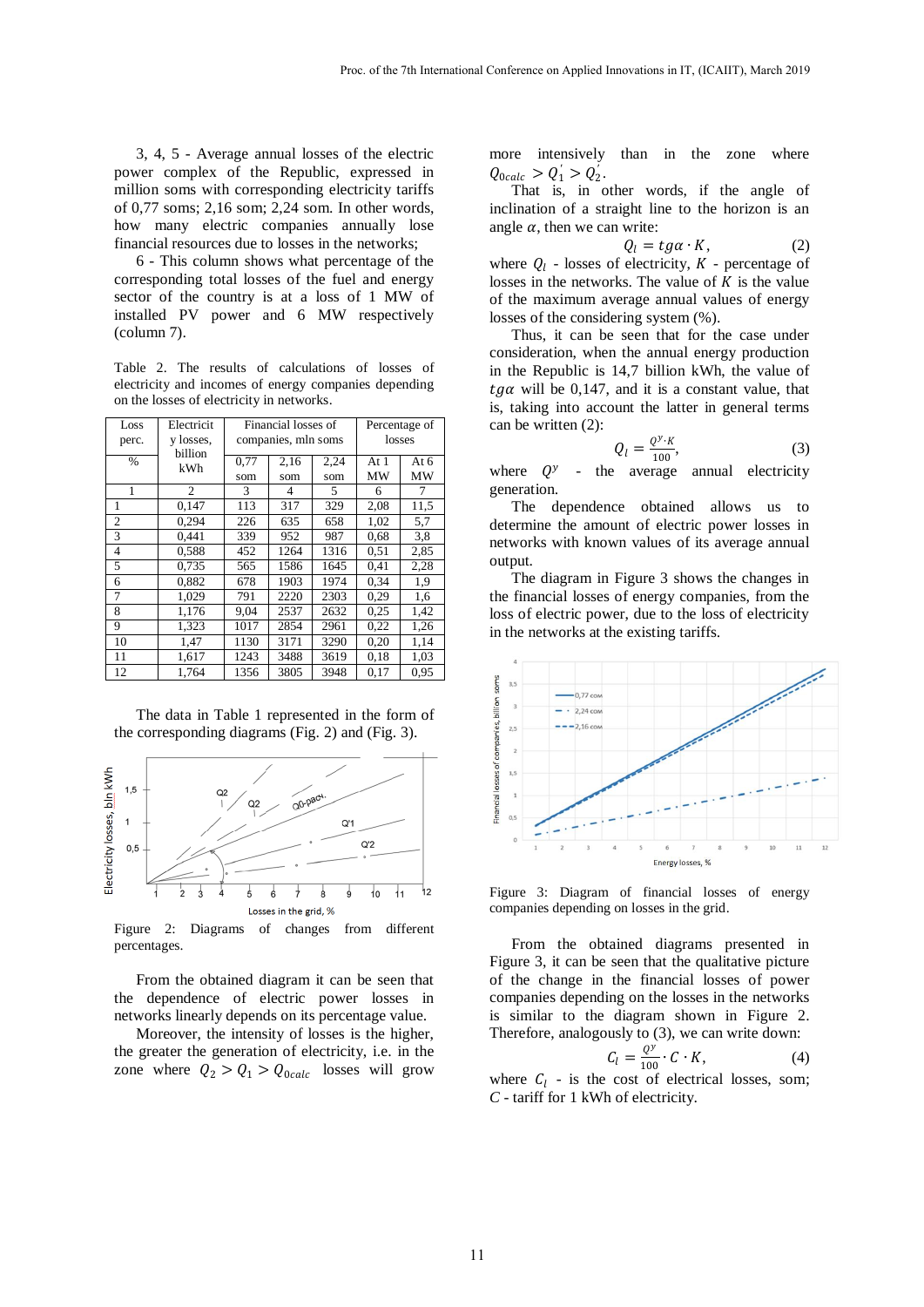If we use (4), we can easily determine how much money an electric company can save, or in other words say, will get additional profit while reducing losses. Reduction of losses by 1% with appropriate rates are shown in Table 3 (column 3).

Now let's calculate what amount the energy companies should pay annually to the electricity supplier from PV, resulting from the difference in tariffs, determined by the adopted law of RES. Accordingly, for PV with an installed capacity of 1 MW the annual generation of electricity, as shown earlier, will be 2,8 million kWh. For 6 MW - 6,8 million kWh respectively.

The price of payment for traditional power plants, respectively, at different rates, with an installed capacity of 1 MW are given in Table 3 (column 3), and at 6 MW Table 3 (column 6).

Considering that we have not made a division of the number of consumers into the corresponding categories according to paid tariffs. For a qualitative presentation of the existing picture in the Table 3 shows the obtained values for the average tariff (1,72).

The value of the necessary payment for PV energy according to the Law of Renewable Energy should be considered with a factor of 6. Calculations for 1 MW are given in Table 3 (column 4), for 6 MW (column 7).

The annual value of payments of the energy company to the electricity supplier from the PV will be nothing more than the difference in the amount of payment received to the electricity supplier from PV with the value of payment to the traditional supplier at the established traditional tariff. The values of the calculations for 1 MW are given in Table 3 (column 5) and respectively for 6 MW (column 8).

Table 3: The results of calculations of the cost of electricity for the traditional system and PV.

| #   | Tariffs,<br>Som | Cost of<br>electric<br>power<br>tradition.<br>at 1 MW<br>(million | The cost of<br>electric<br>energy PV 1<br>MW.<br>(million<br>som) |      | Cost of<br>electric<br>power<br>tradition.<br>at 6 MW<br>(million | The cost of<br>electric energy<br>PV 6 MW,<br>(million som) |                 |
|-----|-----------------|-------------------------------------------------------------------|-------------------------------------------------------------------|------|-------------------------------------------------------------------|-------------------------------------------------------------|-----------------|
|     |                 | som)                                                              |                                                                   |      | som)                                                              |                                                             | $\mathcal{C}^1$ |
|     | $\mathbf{2}$    | 3                                                                 | 4                                                                 | 5    | 6                                                                 |                                                             | 8               |
|     | 0.77            | 2,156                                                             | 13                                                                | 10.9 | 12,93                                                             | 77,6                                                        | 64.7            |
| 2   | 2,16            | 6,05                                                              | 36,3                                                              | 30,2 | 36,3                                                              | 217                                                         | 180,7           |
| 3   | 2.24            | 6,27                                                              | 37,6                                                              | 31,3 | 37,6                                                              | 225,6                                                       | 188             |
| Av. | 1,72            | 4,8                                                               | 28,8                                                              | 24   | 29                                                                | 177,6                                                       | 148             |

The data Table 3 for clarity presented in the form of histograms in Figure 4.



Figure 4: Comparative diagrams of electricity costs for traditional and PV grids at installed capacity of 1 MW.

Thus, from the presented data and diagrams, it can be seen that for an installed capacity of 1 MW, utility companies must pay the supplier annually, depending on the relevant tariff 10,9, 30,2, 31,03 million soms. If we take the average tariff, then, respectively, 24 million soms. For the chosen power of 6 MW, respectively, these values will be 6 times higher – 64,7, 180,6, 188 million som and 144 million averaged.

Previously, we raised the question at the expense of what means of the power company should cover this difference. To do this, go back to the Table 2. It can be seen that if the energy companies reduce their losses by at least 1 % per year, they will receive additional funds in the amount of 113 million soms (with 0,77) 317 million soms and 329 million soms, respectively, at tariffs 2,14 som and 2,24. At the average tariff of 252,8 million soms.

Then, taking into account the data Table 3 it can be calculated that energy companies, while reducing their electric power losses in the networks by 1%, can respectively compensate for the difference in tariffs for PV for about 10,5 years by receiving additional profit.

Thus, given the current situation in the electric power industry and existing tariffs, if we introduce PV with a capacity of 1 MW and reduce losses in general for all electric companies by 1% without any consequences, they can pay the difference in tariffs to the supplier of PV with the accepted ratio of 6 10,5 years and at the same time not a penny without raising the existing tariffs.

For the installed power of the PV of 6 MW, respectively, we get 1,7 years.

It should be said that all the calculations presented here are based on the electricity tariffs that exist today, the average annual output and in